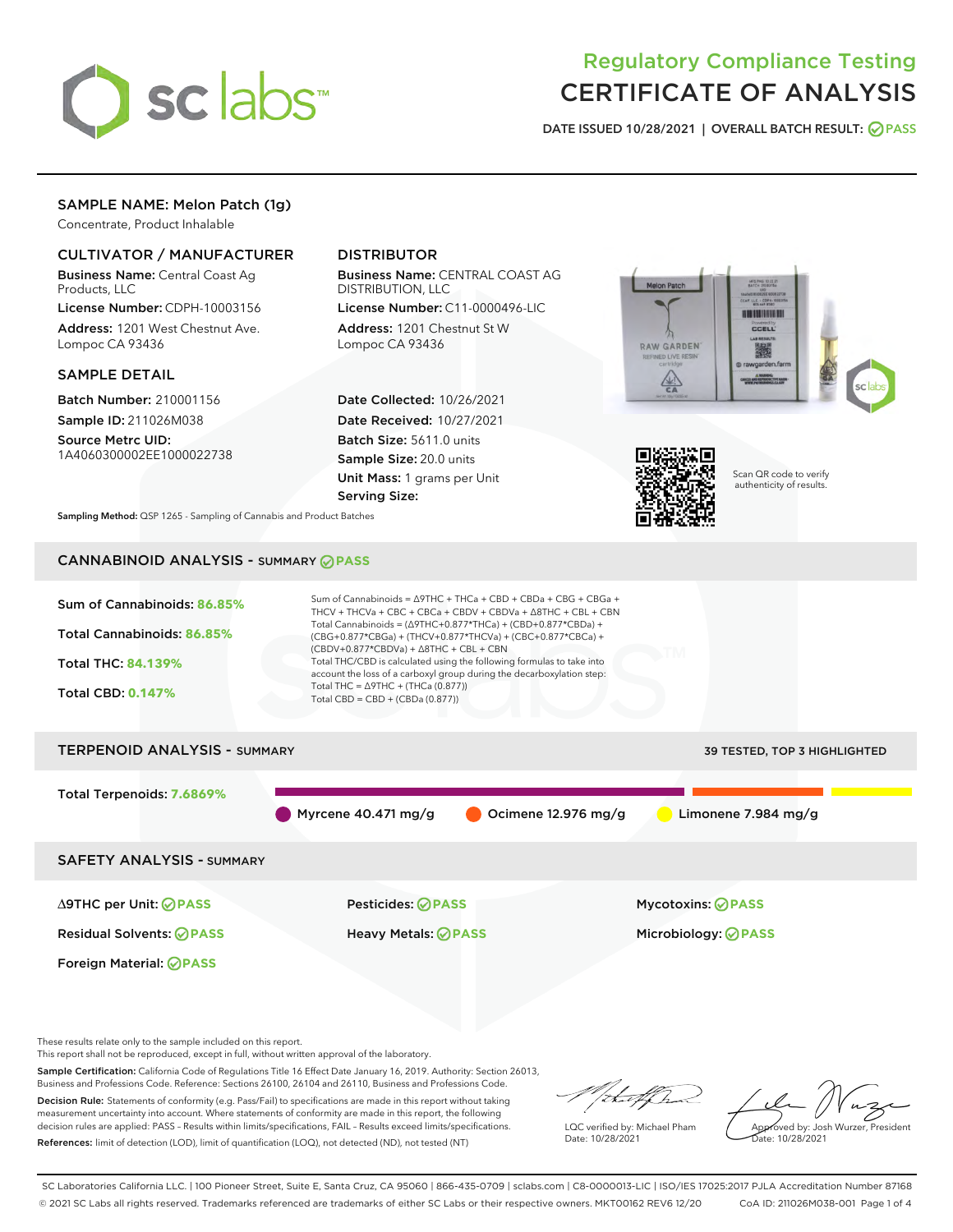



MELON PATCH (1G) | DATE ISSUED 10/28/2021 | OVERALL BATCH RESULT: @ PASS

## CANNABINOID TEST RESULTS - 10/28/2021 2 PASS

Tested by high-performance liquid chromatography with diode-array detection (HPLC-DAD). **Method:** QSP 1157 - Analysis of Cannabinoids by HPLC-DAD

#### TOTAL CANNABINOIDS: **86.85%**

Total Cannabinoids (Total THC) + (Total CBD) + (Total CBG) + (Total THCV) + (Total CBC) + (Total CBDV) + ∆8THC + CBL + CBN

TOTAL THC: **84.139%** Total THC (∆9THC+0.877\*THCa)

TOTAL CBD: **0.147%**

Total CBD (CBD+0.877\*CBDa)

TOTAL CBG: 1.865% Total CBG (CBG+0.877\*CBGa)

TOTAL THCV: 0.41% Total THCV (THCV+0.877\*THCVa)

TOTAL CBC: ND Total CBC (CBC+0.877\*CBCa)

TOTAL CBDV: ND Total CBDV (CBDV+0.877\*CBDVa)

| <b>COMPOUND</b>            | LOD/LOQ<br>(mg/g) | <b>MEASUREMENT</b><br><b>UNCERTAINTY</b><br>(mg/g) | <b>RESULT</b><br>(mg/g) | <b>RESULT</b><br>(%) |
|----------------------------|-------------------|----------------------------------------------------|-------------------------|----------------------|
| <b>A9THC</b>               | 0.06 / 0.26       | ±28.944                                            | 841.39                  | 84.139               |
| <b>CBG</b>                 | 0.06 / 0.19       | ±0.735                                             | 18.65                   | 1.865                |
| <b>THCV</b>                | 0.1 / 0.2         | ±0.20                                              | 4.1                     | 0.41                 |
| $\triangle$ 8THC           | 0.1/0.4           | ±0.13                                              | 1.6                     | 0.16                 |
| <b>CBD</b>                 | 0.07/0.29         | ±0.068                                             | 1.47                    | 0.147                |
| <b>CBN</b>                 | 0.1/0.3           | ±0.08                                              | 1.3                     | 0.13                 |
| <b>THCa</b>                | 0.05/0.14         | N/A                                                | <b>ND</b>               | <b>ND</b>            |
| <b>THCVa</b>               | 0.07/0.20         | N/A                                                | <b>ND</b>               | <b>ND</b>            |
| <b>CBDa</b>                | 0.02/0.19         | N/A                                                | <b>ND</b>               | <b>ND</b>            |
| <b>CBDV</b>                | 0.04 / 0.15       | N/A                                                | <b>ND</b>               | <b>ND</b>            |
| <b>CBDVa</b>               | 0.03/0.53         | N/A                                                | <b>ND</b>               | <b>ND</b>            |
| <b>CBGa</b>                | 0.1/0.2           | N/A                                                | <b>ND</b>               | <b>ND</b>            |
| <b>CBL</b>                 | 0.06 / 0.24       | N/A                                                | <b>ND</b>               | <b>ND</b>            |
| <b>CBC</b>                 | 0.2 / 0.5         | N/A                                                | <b>ND</b>               | <b>ND</b>            |
| <b>CBCa</b>                | 0.07/0.28         | N/A                                                | <b>ND</b>               | <b>ND</b>            |
| <b>SUM OF CANNABINOIDS</b> |                   |                                                    | 868.5 mg/g              | 86.85%               |

### **UNIT MASS: 1 grams per Unit**

| ∆9THC per Unit                         | 1120 per-package limit | 841.39 mg/unit | <b>PASS</b> |
|----------------------------------------|------------------------|----------------|-------------|
| <b>Total THC per Unit</b>              |                        | 841.39 mg/unit |             |
| <b>CBD per Unit</b>                    |                        | $1.47$ mg/unit |             |
| <b>Total CBD per Unit</b>              |                        | $1.47$ mg/unit |             |
| <b>Sum of Cannabinoids</b><br>per Unit |                        | 868.5 mg/unit  |             |
| <b>Total Cannabinoids</b><br>per Unit  |                        | 868.5 mg/unit  |             |

# TERPENOID TEST RESULTS - 10/28/2021

Terpene analysis utilizing gas chromatography-flame ionization detection (GC-FID). **Method:** QSP 1192 - Analysis of Terpenoids by GC-FID

| <b>COMPOUND</b>         | LOD/LOQ<br>(mg/g) | <b>MEASUREMENT</b><br><b>UNCERTAINTY</b><br>(mg/g) | <b>RESULT</b><br>(mg/g)                         | <b>RESULT</b><br>(%) |
|-------------------------|-------------------|----------------------------------------------------|-------------------------------------------------|----------------------|
| <b>Myrcene</b>          | 0.008 / 0.025     | ±0.5221                                            | 40.471                                          | 4.0471               |
| Ocimene                 | 0.011 / 0.038     | ±0.4165                                            | 12.976                                          | 1.2976               |
| Limonene                | 0.005 / 0.016     | ±0.1142                                            | 7.984                                           | 0.7984               |
| $\beta$ Caryophyllene   | 0.004 / 0.012     | ±0.1818                                            | 5.108                                           | 0.5108               |
| Linalool                | 0.009 / 0.032     | ±0.0816                                            | 2.148                                           | 0.2148               |
| $\alpha$ Pinene         | 0.005 / 0.017     | ±0.0184                                            | 2.142                                           | 0.2142               |
| $\beta$ Pinene          | 0.004 / 0.014     | ±0.0191                                            | 1.657                                           | 0.1657               |
| $\alpha$ Humulene       | 0.009 / 0.029     | ±0.0454                                            | 1.415                                           | 0.1415               |
| trans-β-Farnesene       | 0.008 / 0.025     | ±0.0457                                            | 1.288                                           | 0.1288               |
| Fenchol                 | 0.010 / 0.034     | ±0.0136                                            | 0.352                                           | 0.0352               |
| Terpineol               | 0.016 / 0.055     | ±0.0181                                            | 0.294                                           | 0.0294               |
| Valencene               | 0.009 / 0.030     | ±0.0112                                            | 0.163                                           | 0.0163               |
| Camphene                | 0.005 / 0.015     | ±0.0018                                            | 0.156                                           | 0.0156               |
| Terpinolene             | 0.008 / 0.026     | ±0.0026                                            | 0.127                                           | 0.0127               |
| <b>Nerolidol</b>        | 0.009 / 0.028     | ±0.0070                                            | 0.112                                           | 0.0112               |
| <b>Borneol</b>          | 0.005 / 0.016     | ±0.0043                                            | 0.103                                           | 0.0103               |
| Fenchone                | 0.009 / 0.028     | ±0.0025                                            | 0.085                                           | 0.0085               |
| Citronellol             | 0.003 / 0.010     | ±0.0028                                            | 0.058                                           | 0.0058               |
| Eucalyptol              | 0.006 / 0.018     | ±0.0009                                            | 0.036                                           | 0.0036               |
| $\gamma$ Terpinene      | 0.006 / 0.018     | ±0.0006                                            | 0.034                                           | 0.0034               |
| <b>Geranyl Acetate</b>  | 0.004 / 0.014     | ±0.0014                                            | 0.034                                           | 0.0034               |
| Caryophyllene<br>Oxide  | 0.010 / 0.033     | ±0.0015                                            | 0.033                                           | 0.0033               |
| $\alpha$ Bisabolol      | 0.008 / 0.026     | ±0.0017                                            | 0.032                                           | 0.0032               |
| Sabinene Hydrate        | 0.006 / 0.022     | ±0.0010                                            | 0.025                                           | 0.0025               |
| $\alpha$ Terpinene      | 0.005 / 0.017     | ±0.0003                                            | 0.022                                           | 0.0022               |
| Nerol                   | 0.003 / 0.011     | ±0.0006                                            | 0.014                                           | 0.0014               |
| $\alpha$ Phellandrene   | 0.006 / 0.020     | N/A                                                | $<$ LOQ                                         | $<$ LOQ              |
| p-Cymene                | 0.005 / 0.016     | N/A                                                | <loq< th=""><th><loq< th=""></loq<></th></loq<> | <loq< th=""></loq<>  |
| Sabinene                | 0.004 / 0.014     | N/A                                                | <b>ND</b>                                       | <b>ND</b>            |
| <b>3 Carene</b>         | 0.005 / 0.018     | N/A                                                | ND                                              | <b>ND</b>            |
| (-)-Isopulegol          | 0.005 / 0.016     | N/A                                                | ND                                              | <b>ND</b>            |
| Camphor                 | 0.006 / 0.019     | N/A                                                | ND                                              | <b>ND</b>            |
| Isoborneol              | 0.004 / 0.012     | N/A                                                | <b>ND</b>                                       | <b>ND</b>            |
| Menthol                 | 0.008 / 0.025     | N/A                                                | <b>ND</b>                                       | ND                   |
| R-(+)-Pulegone          | 0.003 / 0.011     | N/A                                                | <b>ND</b>                                       | <b>ND</b>            |
| Geraniol                | 0.002 / 0.007     | N/A                                                | <b>ND</b>                                       | <b>ND</b>            |
| $\alpha$ Cedrene        | 0.005 / 0.016     | N/A                                                | <b>ND</b>                                       | ND                   |
| Guaiol                  | 0.009 / 0.030     | N/A                                                | ND                                              | ND                   |
| Cedrol                  | 0.008 / 0.027     | N/A                                                | <b>ND</b>                                       | <b>ND</b>            |
| <b>TOTAL TERPENOIDS</b> |                   |                                                    | 76.869 mg/g                                     | 7.6869%              |

SC Laboratories California LLC. | 100 Pioneer Street, Suite E, Santa Cruz, CA 95060 | 866-435-0709 | sclabs.com | C8-0000013-LIC | ISO/IES 17025:2017 PJLA Accreditation Number 87168 © 2021 SC Labs all rights reserved. Trademarks referenced are trademarks of either SC Labs or their respective owners. MKT00162 REV6 12/20 CoA ID: 211026M038-001 Page 2 of 4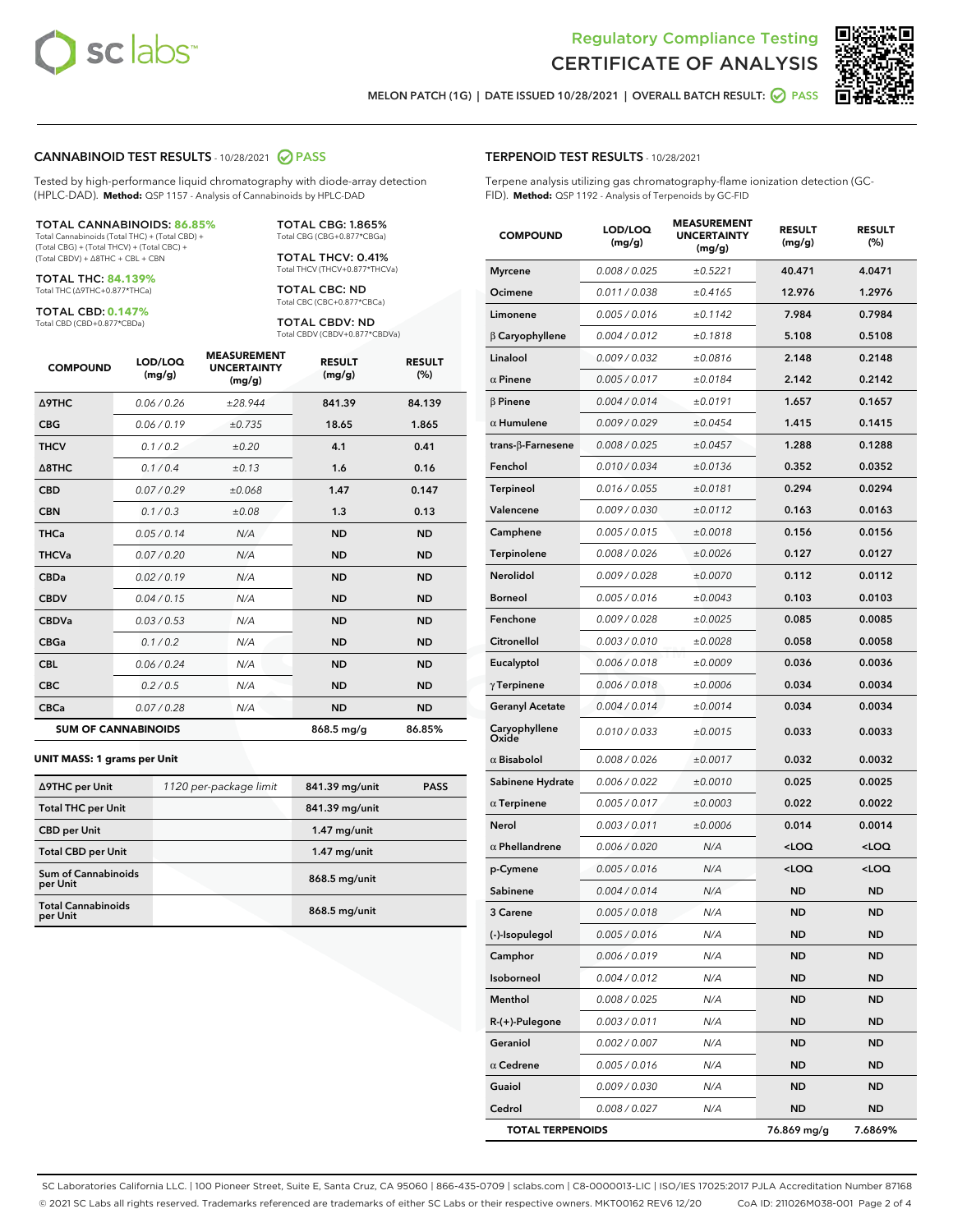



MELON PATCH (1G) | DATE ISSUED 10/28/2021 | OVERALL BATCH RESULT:  $\bigcirc$  PASS

# CATEGORY 1 PESTICIDE TEST RESULTS - 10/27/2021 2 PASS

Pesticide and plant growth regulator analysis utilizing high-performance liquid chromatography-mass spectrometry (HPLC-MS) or gas chromatography-mass spectrometry (GC-MS). \*GC-MS utilized where indicated. **Method:** QSP 1212 - Analysis of Pesticides and Mycotoxins by LC-MS or QSP 1213 - Analysis of Pesticides by GC-MS

| <b>Aldicarb</b><br>0.03 / 0.08<br><b>ND</b><br>$\ge$ LOD<br>N/A<br><b>PASS</b><br>Carbofuran<br>0.02/0.05<br>$\ge$ LOD<br>N/A<br><b>ND</b><br><b>PASS</b><br>Chlordane*<br>0.03 / 0.08<br><b>ND</b><br>$>$ LOD<br>N/A<br><b>PASS</b><br>0.03/0.10<br><b>ND</b><br><b>PASS</b><br>Chlorfenapyr*<br>$\ge$ LOD<br>N/A<br>0.02 / 0.06<br>N/A<br><b>ND</b><br><b>PASS</b><br>Chlorpyrifos<br>$\ge$ LOD<br>0.02 / 0.07<br>N/A<br><b>ND</b><br><b>PASS</b><br>Coumaphos<br>$>$ LOD<br>Daminozide<br>0.02 / 0.07<br>$\ge$ LOD<br>N/A<br><b>ND</b><br><b>PASS</b><br><b>DDVP</b><br>0.03/0.09<br>$\ge$ LOD<br>N/A<br><b>ND</b><br><b>PASS</b><br>(Dichlorvos)<br>Dimethoate<br><b>ND</b><br><b>PASS</b><br>0.03 / 0.08<br>$>$ LOD<br>N/A<br>Ethoprop(hos)<br>0.03/0.10<br>$\ge$ LOD<br>N/A<br><b>ND</b><br><b>PASS</b><br>0.02/0.06<br>$\ge$ LOD<br>N/A<br><b>ND</b><br><b>PASS</b><br>Etofenprox<br>Fenoxycarb<br>0.03 / 0.08<br>$>$ LOD<br>N/A<br><b>ND</b><br><b>PASS</b><br>0.03 / 0.08<br><b>ND</b><br><b>PASS</b><br>Fipronil<br>$\ge$ LOD<br>N/A<br>Imazalil<br>0.02 / 0.06<br>$>$ LOD<br>N/A<br><b>ND</b><br><b>PASS</b><br>0.02 / 0.07<br>Methiocarb<br>N/A<br><b>ND</b><br>$>$ LOD<br><b>PASS</b><br>Methyl<br>0.03/0.10<br>$\ge$ LOD<br>N/A<br><b>ND</b><br><b>PASS</b><br>parathion<br>0.03/0.09<br>$\ge$ LOD<br>N/A<br><b>ND</b><br><b>PASS</b><br><b>Mevinphos</b><br>Paclobutrazol<br>0.02 / 0.05<br>$\ge$ LOD<br>N/A<br><b>ND</b><br><b>PASS</b><br>0.03/0.09<br>N/A<br>$\ge$ LOD<br><b>ND</b><br><b>PASS</b><br>Propoxur<br>0.03 / 0.08<br><b>ND</b><br><b>PASS</b><br>Spiroxamine<br>$\ge$ LOD<br>N/A<br><b>PASS</b><br>Thiacloprid<br>0.03/0.10<br>$\ge$ LOD<br>N/A<br><b>ND</b> | <b>COMPOUND</b> | LOD/LOQ<br>$(\mu g/g)$ | <b>ACTION</b><br>LIMIT<br>$(\mu g/g)$ | <b>MEASUREMENT</b><br><b>UNCERTAINTY</b><br>$(\mu g/g)$ | <b>RESULT</b><br>$(\mu g/g)$ | <b>RESULT</b> |
|--------------------------------------------------------------------------------------------------------------------------------------------------------------------------------------------------------------------------------------------------------------------------------------------------------------------------------------------------------------------------------------------------------------------------------------------------------------------------------------------------------------------------------------------------------------------------------------------------------------------------------------------------------------------------------------------------------------------------------------------------------------------------------------------------------------------------------------------------------------------------------------------------------------------------------------------------------------------------------------------------------------------------------------------------------------------------------------------------------------------------------------------------------------------------------------------------------------------------------------------------------------------------------------------------------------------------------------------------------------------------------------------------------------------------------------------------------------------------------------------------------------------------------------------------------------------------------------------------------------------------------------------------------------------------------------------|-----------------|------------------------|---------------------------------------|---------------------------------------------------------|------------------------------|---------------|
|                                                                                                                                                                                                                                                                                                                                                                                                                                                                                                                                                                                                                                                                                                                                                                                                                                                                                                                                                                                                                                                                                                                                                                                                                                                                                                                                                                                                                                                                                                                                                                                                                                                                                            |                 |                        |                                       |                                                         |                              |               |
|                                                                                                                                                                                                                                                                                                                                                                                                                                                                                                                                                                                                                                                                                                                                                                                                                                                                                                                                                                                                                                                                                                                                                                                                                                                                                                                                                                                                                                                                                                                                                                                                                                                                                            |                 |                        |                                       |                                                         |                              |               |
|                                                                                                                                                                                                                                                                                                                                                                                                                                                                                                                                                                                                                                                                                                                                                                                                                                                                                                                                                                                                                                                                                                                                                                                                                                                                                                                                                                                                                                                                                                                                                                                                                                                                                            |                 |                        |                                       |                                                         |                              |               |
|                                                                                                                                                                                                                                                                                                                                                                                                                                                                                                                                                                                                                                                                                                                                                                                                                                                                                                                                                                                                                                                                                                                                                                                                                                                                                                                                                                                                                                                                                                                                                                                                                                                                                            |                 |                        |                                       |                                                         |                              |               |
|                                                                                                                                                                                                                                                                                                                                                                                                                                                                                                                                                                                                                                                                                                                                                                                                                                                                                                                                                                                                                                                                                                                                                                                                                                                                                                                                                                                                                                                                                                                                                                                                                                                                                            |                 |                        |                                       |                                                         |                              |               |
|                                                                                                                                                                                                                                                                                                                                                                                                                                                                                                                                                                                                                                                                                                                                                                                                                                                                                                                                                                                                                                                                                                                                                                                                                                                                                                                                                                                                                                                                                                                                                                                                                                                                                            |                 |                        |                                       |                                                         |                              |               |
|                                                                                                                                                                                                                                                                                                                                                                                                                                                                                                                                                                                                                                                                                                                                                                                                                                                                                                                                                                                                                                                                                                                                                                                                                                                                                                                                                                                                                                                                                                                                                                                                                                                                                            |                 |                        |                                       |                                                         |                              |               |
|                                                                                                                                                                                                                                                                                                                                                                                                                                                                                                                                                                                                                                                                                                                                                                                                                                                                                                                                                                                                                                                                                                                                                                                                                                                                                                                                                                                                                                                                                                                                                                                                                                                                                            |                 |                        |                                       |                                                         |                              |               |
|                                                                                                                                                                                                                                                                                                                                                                                                                                                                                                                                                                                                                                                                                                                                                                                                                                                                                                                                                                                                                                                                                                                                                                                                                                                                                                                                                                                                                                                                                                                                                                                                                                                                                            |                 |                        |                                       |                                                         |                              |               |
|                                                                                                                                                                                                                                                                                                                                                                                                                                                                                                                                                                                                                                                                                                                                                                                                                                                                                                                                                                                                                                                                                                                                                                                                                                                                                                                                                                                                                                                                                                                                                                                                                                                                                            |                 |                        |                                       |                                                         |                              |               |
|                                                                                                                                                                                                                                                                                                                                                                                                                                                                                                                                                                                                                                                                                                                                                                                                                                                                                                                                                                                                                                                                                                                                                                                                                                                                                                                                                                                                                                                                                                                                                                                                                                                                                            |                 |                        |                                       |                                                         |                              |               |
|                                                                                                                                                                                                                                                                                                                                                                                                                                                                                                                                                                                                                                                                                                                                                                                                                                                                                                                                                                                                                                                                                                                                                                                                                                                                                                                                                                                                                                                                                                                                                                                                                                                                                            |                 |                        |                                       |                                                         |                              |               |
|                                                                                                                                                                                                                                                                                                                                                                                                                                                                                                                                                                                                                                                                                                                                                                                                                                                                                                                                                                                                                                                                                                                                                                                                                                                                                                                                                                                                                                                                                                                                                                                                                                                                                            |                 |                        |                                       |                                                         |                              |               |
|                                                                                                                                                                                                                                                                                                                                                                                                                                                                                                                                                                                                                                                                                                                                                                                                                                                                                                                                                                                                                                                                                                                                                                                                                                                                                                                                                                                                                                                                                                                                                                                                                                                                                            |                 |                        |                                       |                                                         |                              |               |
|                                                                                                                                                                                                                                                                                                                                                                                                                                                                                                                                                                                                                                                                                                                                                                                                                                                                                                                                                                                                                                                                                                                                                                                                                                                                                                                                                                                                                                                                                                                                                                                                                                                                                            |                 |                        |                                       |                                                         |                              |               |
|                                                                                                                                                                                                                                                                                                                                                                                                                                                                                                                                                                                                                                                                                                                                                                                                                                                                                                                                                                                                                                                                                                                                                                                                                                                                                                                                                                                                                                                                                                                                                                                                                                                                                            |                 |                        |                                       |                                                         |                              |               |
|                                                                                                                                                                                                                                                                                                                                                                                                                                                                                                                                                                                                                                                                                                                                                                                                                                                                                                                                                                                                                                                                                                                                                                                                                                                                                                                                                                                                                                                                                                                                                                                                                                                                                            |                 |                        |                                       |                                                         |                              |               |
|                                                                                                                                                                                                                                                                                                                                                                                                                                                                                                                                                                                                                                                                                                                                                                                                                                                                                                                                                                                                                                                                                                                                                                                                                                                                                                                                                                                                                                                                                                                                                                                                                                                                                            |                 |                        |                                       |                                                         |                              |               |
|                                                                                                                                                                                                                                                                                                                                                                                                                                                                                                                                                                                                                                                                                                                                                                                                                                                                                                                                                                                                                                                                                                                                                                                                                                                                                                                                                                                                                                                                                                                                                                                                                                                                                            |                 |                        |                                       |                                                         |                              |               |
|                                                                                                                                                                                                                                                                                                                                                                                                                                                                                                                                                                                                                                                                                                                                                                                                                                                                                                                                                                                                                                                                                                                                                                                                                                                                                                                                                                                                                                                                                                                                                                                                                                                                                            |                 |                        |                                       |                                                         |                              |               |
|                                                                                                                                                                                                                                                                                                                                                                                                                                                                                                                                                                                                                                                                                                                                                                                                                                                                                                                                                                                                                                                                                                                                                                                                                                                                                                                                                                                                                                                                                                                                                                                                                                                                                            |                 |                        |                                       |                                                         |                              |               |

### CATEGORY 2 PESTICIDE TEST RESULTS - 10/27/2021 @ PASS

| <b>COMPOUND</b>          | LOD/LOQ<br>$(\mu g/g)$ | <b>ACTION</b><br>LIMIT<br>$(\mu g/g)$ | <b>MEASUREMENT</b><br><b>UNCERTAINTY</b><br>$(\mu g/g)$ | <b>RESULT</b><br>$(\mu g/g)$ | <b>RESULT</b> |  |
|--------------------------|------------------------|---------------------------------------|---------------------------------------------------------|------------------------------|---------------|--|
| Abamectin                | 0.03/0.10              | 0.1                                   | N/A                                                     | <b>ND</b>                    | <b>PASS</b>   |  |
| Acephate                 | 0.02/0.07              | 0.1                                   | N/A                                                     | <b>ND</b>                    | <b>PASS</b>   |  |
| Acequinocyl              | 0.02 / 0.07            | 0.1                                   | N/A                                                     | <b>ND</b>                    | <b>PASS</b>   |  |
| Acetamiprid              | 0.02/0.05              | 0.1                                   | N/A                                                     | <b>ND</b>                    | <b>PASS</b>   |  |
| Azoxystrobin             | 0.02/0.07              | 0.1                                   | N/A                                                     | <b>ND</b>                    | <b>PASS</b>   |  |
| <b>Bifenazate</b>        | 0.01/0.04              | 0.1                                   | N/A                                                     | <b>ND</b>                    | <b>PASS</b>   |  |
| <b>Bifenthrin</b>        | 0.02 / 0.05            | 3                                     | N/A                                                     | <b>ND</b>                    | <b>PASS</b>   |  |
| <b>Boscalid</b>          | 0.03/0.09              | 0.1                                   | N/A                                                     | <b>ND</b>                    | <b>PASS</b>   |  |
| Captan                   | 0.19/0.57              | 07                                    | N/A                                                     | <b>ND</b>                    | <b>PASS</b>   |  |
| Carbaryl                 | 0.02/0.06              | 0.5                                   | N/A                                                     | <b>ND</b>                    | <b>PASS</b>   |  |
| Chlorantranilip-<br>role | 0.04/0.12              | 10                                    | N/A                                                     | <b>ND</b>                    | <b>PASS</b>   |  |
| Clofentezine             | 0.03/0.09              | 0.1                                   | N/A                                                     | <b>ND</b>                    | <b>PASS</b>   |  |

| <b>COMPOUND</b>               | LOD/LOQ<br>(µg/g) | <b>ACTION</b><br><b>LIMIT</b><br>(µg/g) | <b>MEASUREMENT</b><br><b>UNCERTAINTY</b><br>$(\mu g/g)$ | <b>RESULT</b><br>(µg/g) | <b>RESULT</b> |
|-------------------------------|-------------------|-----------------------------------------|---------------------------------------------------------|-------------------------|---------------|
| Cyfluthrin                    | 0.12 / 0.38       | $\overline{c}$                          | N/A                                                     | <b>ND</b>               | <b>PASS</b>   |
| Cypermethrin                  | 0.11 / 0.32       | $\mathcal{I}$                           | N/A                                                     | <b>ND</b>               | <b>PASS</b>   |
| <b>Diazinon</b>               | 0.02 / 0.05       | 0.1                                     | N/A                                                     | <b>ND</b>               | <b>PASS</b>   |
| Dimethomorph                  | 0.03 / 0.09       | 2                                       | N/A                                                     | <b>ND</b>               | <b>PASS</b>   |
| Etoxazole                     | 0.02 / 0.06       | 0.1                                     | N/A                                                     | <b>ND</b>               | <b>PASS</b>   |
| Fenhexamid                    | 0.03 / 0.09       | 0.1                                     | N/A                                                     | <b>ND</b>               | <b>PASS</b>   |
| Fenpyroximate                 | 0.02 / 0.06       | 0.1                                     | N/A                                                     | <b>ND</b>               | <b>PASS</b>   |
| Flonicamid                    | 0.03 / 0.10       | 0.1                                     | N/A                                                     | <b>ND</b>               | <b>PASS</b>   |
| Fludioxonil                   | 0.03/0.10         | 0.1                                     | N/A                                                     | <b>ND</b>               | <b>PASS</b>   |
| Hexythiazox                   | 0.02 / 0.07       | 0.1                                     | N/A                                                     | <b>ND</b>               | <b>PASS</b>   |
| Imidacloprid                  | 0.04 / 0.11       | 5                                       | N/A                                                     | <b>ND</b>               | <b>PASS</b>   |
| Kresoxim-methyl               | 0.02 / 0.07       | 0.1                                     | N/A                                                     | <b>ND</b>               | <b>PASS</b>   |
| <b>Malathion</b>              | 0.03 / 0.09       | 0.5                                     | N/A                                                     | <b>ND</b>               | <b>PASS</b>   |
| Metalaxyl                     | 0.02 / 0.07       | $\overline{c}$                          | N/A                                                     | <b>ND</b>               | <b>PASS</b>   |
| Methomyl                      | 0.03 / 0.10       | 1                                       | N/A                                                     | <b>ND</b>               | <b>PASS</b>   |
| Myclobutanil                  | 0.03 / 0.09       | 0.1                                     | N/A                                                     | <b>ND</b>               | <b>PASS</b>   |
| <b>Naled</b>                  | 0.02 / 0.07       | 0.1                                     | N/A                                                     | <b>ND</b>               | <b>PASS</b>   |
| Oxamyl                        | 0.04 / 0.11       | 0.5                                     | N/A                                                     | <b>ND</b>               | <b>PASS</b>   |
| Pentachloronitro-<br>benzene* | 0.03 / 0.09       | 0.1                                     | N/A                                                     | <b>ND</b>               | <b>PASS</b>   |
| Permethrin                    | 0.04 / 0.12       | 0.5                                     | N/A                                                     | <b>ND</b>               | <b>PASS</b>   |
| Phosmet                       | 0.03 / 0.10       | 0.1                                     | N/A                                                     | <b>ND</b>               | <b>PASS</b>   |
| Piperonylbu-<br>toxide        | 0.02 / 0.07       | 3                                       | N/A                                                     | <b>ND</b>               | <b>PASS</b>   |
| Prallethrin                   | 0.03 / 0.08       | 0.1                                     | N/A                                                     | <b>ND</b>               | <b>PASS</b>   |
| Propiconazole                 | 0.02 / 0.07       | 0.1                                     | N/A                                                     | <b>ND</b>               | <b>PASS</b>   |
| Pyrethrins                    | 0.04 / 0.12       | 0.5                                     | N/A                                                     | <b>ND</b>               | <b>PASS</b>   |
| Pyridaben                     | 0.02 / 0.07       | 0.1                                     | N/A                                                     | <b>ND</b>               | <b>PASS</b>   |
| Spinetoram                    | 0.02 / 0.07       | 0.1                                     | N/A                                                     | <b>ND</b>               | <b>PASS</b>   |
| Spinosad                      | 0.02 / 0.07       | 0.1                                     | N/A                                                     | <b>ND</b>               | <b>PASS</b>   |
| Spiromesifen                  | 0.02 / 0.05       | 0.1                                     | N/A                                                     | <b>ND</b>               | <b>PASS</b>   |
| Spirotetramat                 | 0.02 / 0.06       | 0.1                                     | N/A                                                     | <b>ND</b>               | <b>PASS</b>   |
| Tebuconazole                  | 0.02 / 0.07       | 0.1                                     | N/A                                                     | <b>ND</b>               | <b>PASS</b>   |
| Thiamethoxam                  | 0.03 / 0.10       | 5                                       | N/A                                                     | <b>ND</b>               | <b>PASS</b>   |
| Trifloxystrobin               | 0.03 / 0.08       | 0.1                                     | N/A                                                     | <b>ND</b>               | <b>PASS</b>   |

SC Laboratories California LLC. | 100 Pioneer Street, Suite E, Santa Cruz, CA 95060 | 866-435-0709 | sclabs.com | C8-0000013-LIC | ISO/IES 17025:2017 PJLA Accreditation Number 87168 © 2021 SC Labs all rights reserved. Trademarks referenced are trademarks of either SC Labs or their respective owners. MKT00162 REV6 12/20 CoA ID: 211026M038-001 Page 3 of 4